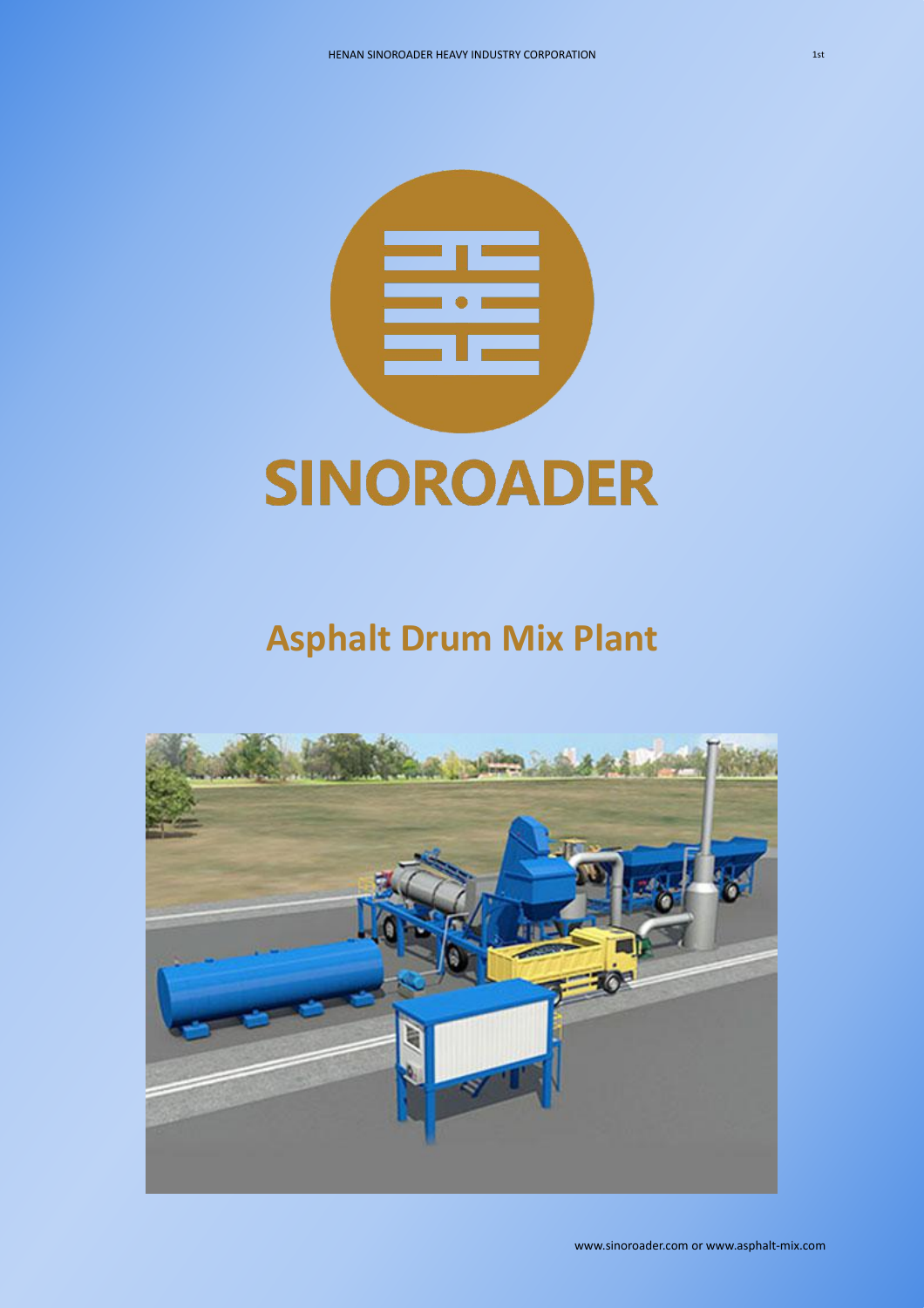The asphalt drum mix plant is a full set of equipment which can mix aggregate, asphalt and mineral filler into mixture in designed proportion to produce asphalt mixtures under specified temperature. The mobile drum mix plant is known as continuous asphalt mix plant. Compared with other kinds of asphalt mixing plant, the difference lies in the mixing modes. The drum mix asphalt plant integrates the drying and mixing into the same drum. The asphalt drum mix plant process is simplified. With its features of simple structure, high intensity, large production capacity, easy operation and maintenance, it is very suitable to the construction sites where they need large volumes of asphalt mixture, such as highways, roads and airports. Asphalt drum mix plant is one type of asphalt plant that produces hot mix asphalt in a continuous process. Continuous asphalt mixing plant is low on running cost, maintenance and high on production.With strong agitation performance and quick installation, it is suitable for projects such as highways that require mobile work.Sinoroader drum mix asphalt plant is composed of portable drum mix unit(with integral aggregate system, drum mix unit, knock-out box and wet scrubber), drag conveyor with hopper, bitumen tank and control house. We offer top quality components to our customers with a proven and trusted design which will give maximum up time of the machine.



# **D40,D60 Asphalt Drum Mix Plant**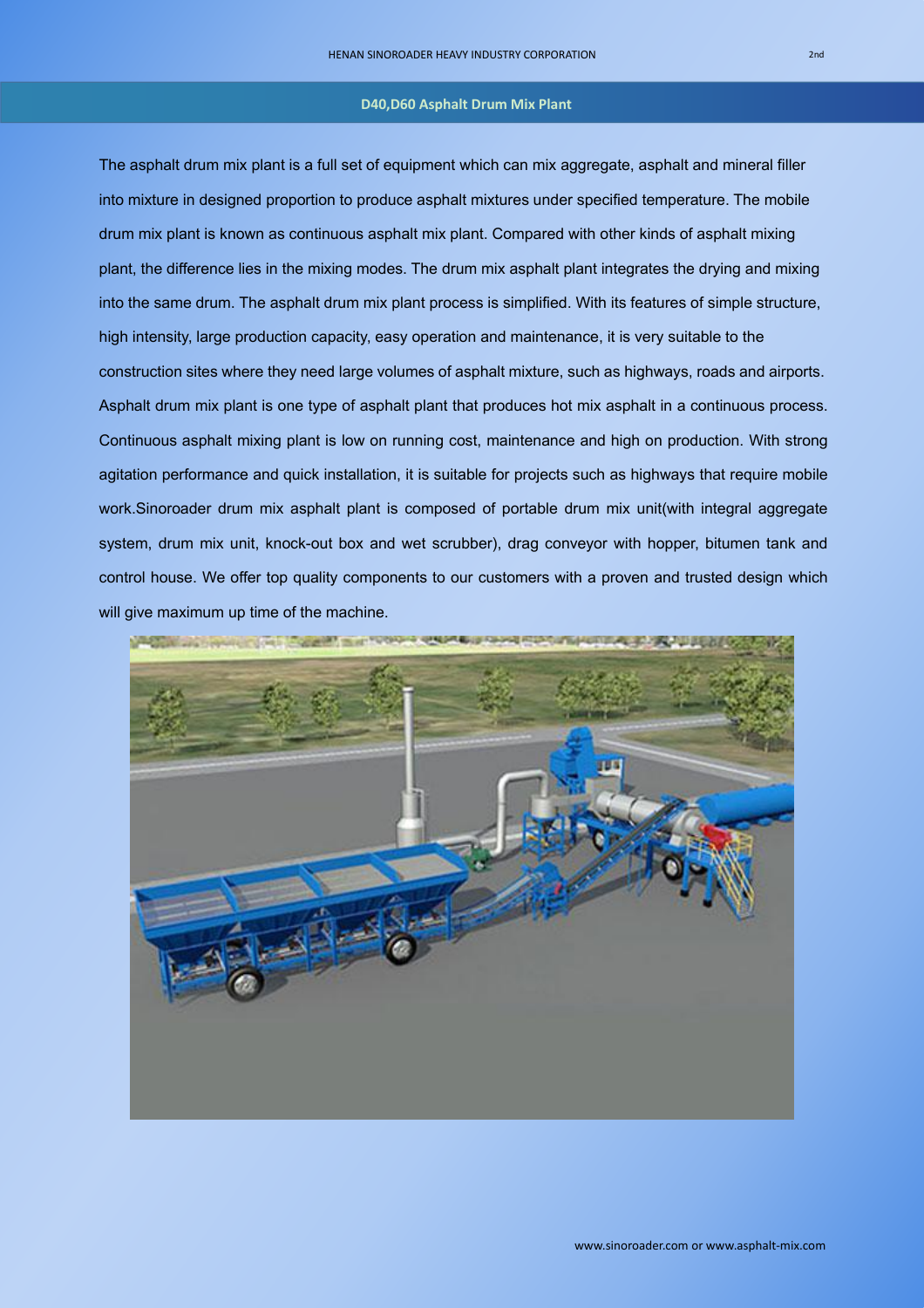Sinoroader offers drum mix asphalt plant for sale in the capacities of 40 tph to 120 tph. These plants are ideal for those contractors who want to go for high volumes of asphalt production without frequently shifting from one place to another. We offer full package to road contractors for complete peace of mind and we want them to concentrate on their core business without worrying about the equipment.

- In 2018, 60t/h drum mix asphalt plant has been exported to Uzbekistan.
- In 2017, 20t and 60t/h asphalt drum mix plants were successfully delivered to Iraq.



 In 2015, our 60t/h asphalt drum plant was transported to Brazil; two sets of mini 40t/h mobile continuous asphalt plants were exported to Albania and Burma; two sets of 20t/h asphalt mobile drum mix plants were shipped to Sri Lanka; one set of 60t/h drum mixing plant transported to Uruguay.



# **Successfel Cases of Our Asphalt Drum Mix Plants for Sale**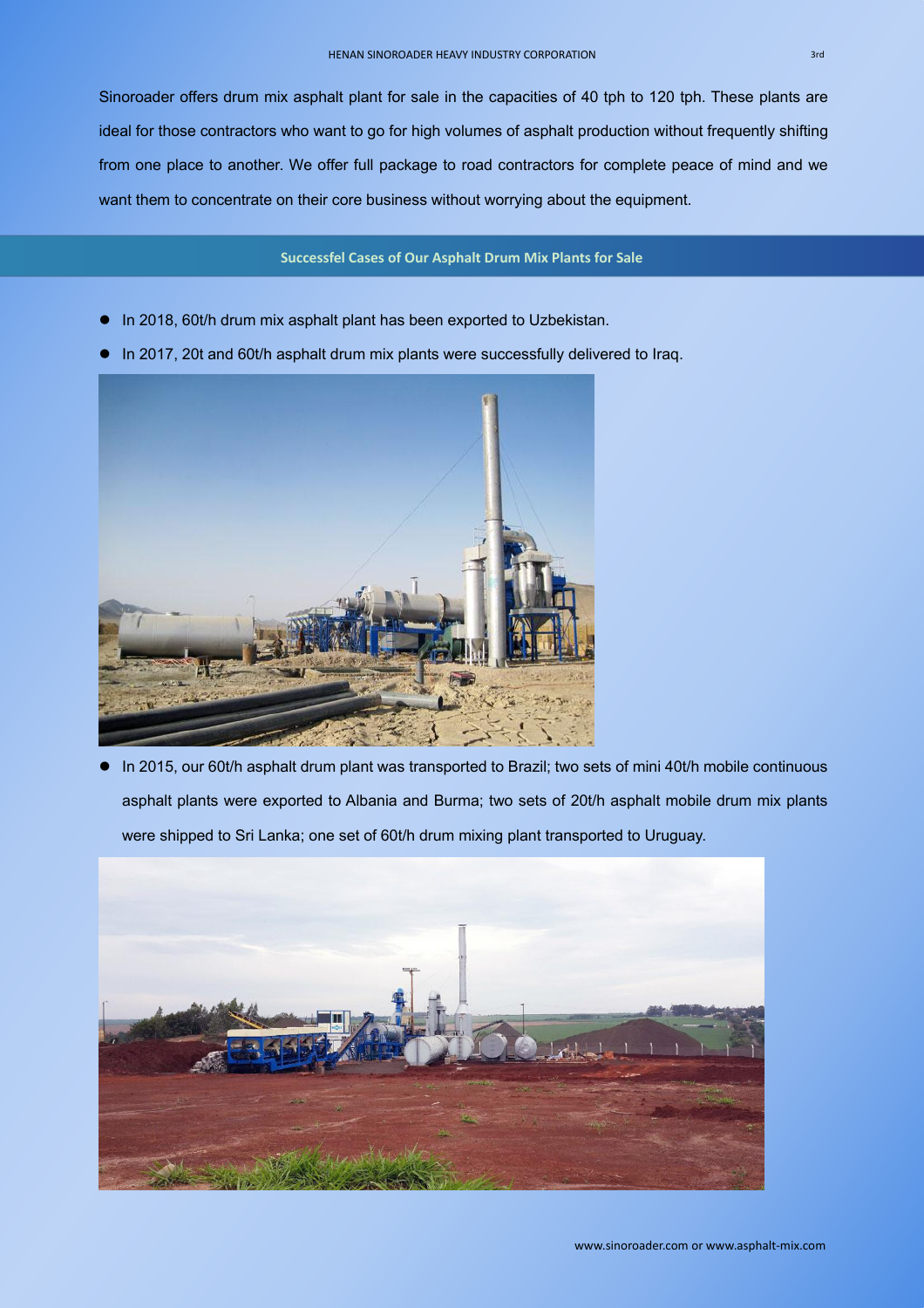

| 1. Cold aggregate feeder | 2. Bitumen tank     | 3. Burner        | 4. Drying & mixing drum |
|--------------------------|---------------------|------------------|-------------------------|
| 5. Hot asphalt elevator  | 6. Hot asphalt silo | 7. Control cabin | 8. Water dust filter    |



#### **Sinoroader | Aggregate batching system**

Aggregate batching system main includes: batch hopper, feeding belt, collecting belt, vibrating screen and belt conveyor. There are 4 batch hoppers carrying aggregates with different specifications to meet the gradation requirements of asphalt mixture. At the lower part of each batch hopper equipped with adjustable belt feeder, which can realize stepless speed regulation. The collecting belt under the hoppers will collect the aggregates and transfer them to the vibrating screen. Particles with diameter >40mm will be screened out, and the rest will be sent to the belt conveyor. Then the belt conveyor will move the aggregates to the drum dryer (drying drum).

# **Sinoroader | Drying & mixing system**

Drying & mixing system consists of drying cylinders, combustion devices, and oil ignition system components, etc. Drying drum contains 4 carrier rollers, 2 rolling rings, 2 blocking wheels, a cylinder and shovel plates. The cylinder was supported by carrier rollers with its rolling rings and driven by the reduction gears stably and evenly. When aggregates get into the drying drum, they will be raised by the shovel plate to the highest point and then poured down, forming a wall where the fire will go through to dehydrate the materials. The cylinder is rolling with inclination of 3.5°to get the aggregates mixed with bitumen and out off the cylinder for elevating in right time.

**Main Systems of Asphalt Drum Mix Plant**

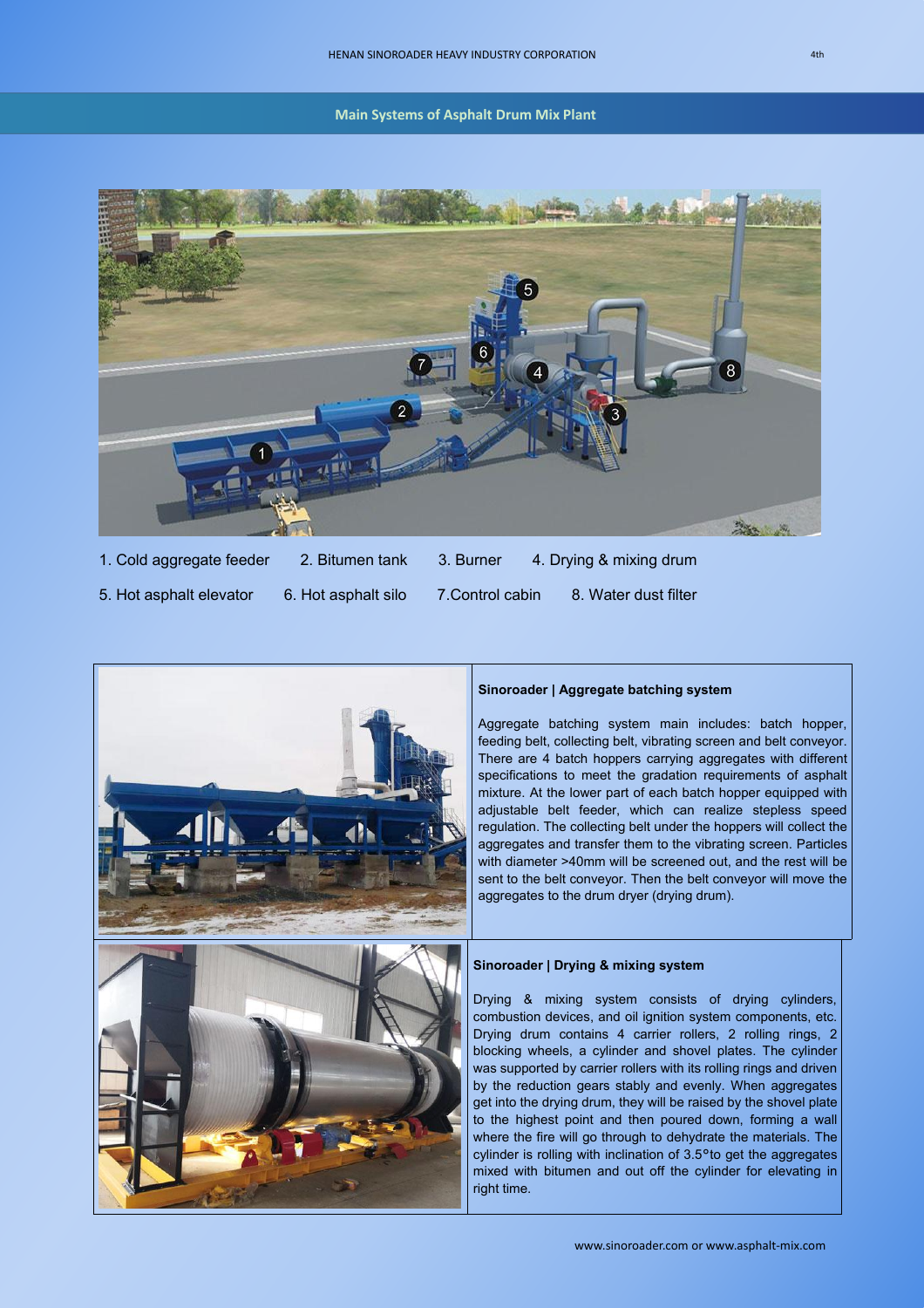

## **Sinoroader | Burner**

The Sinoroader burner uses advanced technology to burn sufficiently and cleanly. Sinoroader Burner provides the best performance and efficiency. The performance and delivery will be guaranteed by pre-testing and wiring. It's available in varieties of fuel firing combinations.



The hot elevator is used for feeding dry aggregate to screens.The housing is fully-enclosed and dust-proof, which can protect the integrity

The bitumen supply system is composed of bitumen tank, bitumen gear pump, pipes and bitumen spray tube. The gear pump is driven by the adjustable-speed motor and transfer the bitumen from bitumen tank to the drying drum for mixing process.





# The transmission is equipped with a stable and reliable 0 dB mute backstop (patent number

# **Sinoroader | Dust Collecting System**

The dust collecting system has two collecting levels, cyclone dust filter and water dust collector. The purified air flies up and gets discharged from the chimney, while the dust mud sinks in the sedimentation basin thanks to the gravity.

# **Sinoroader | Hot Elevator**

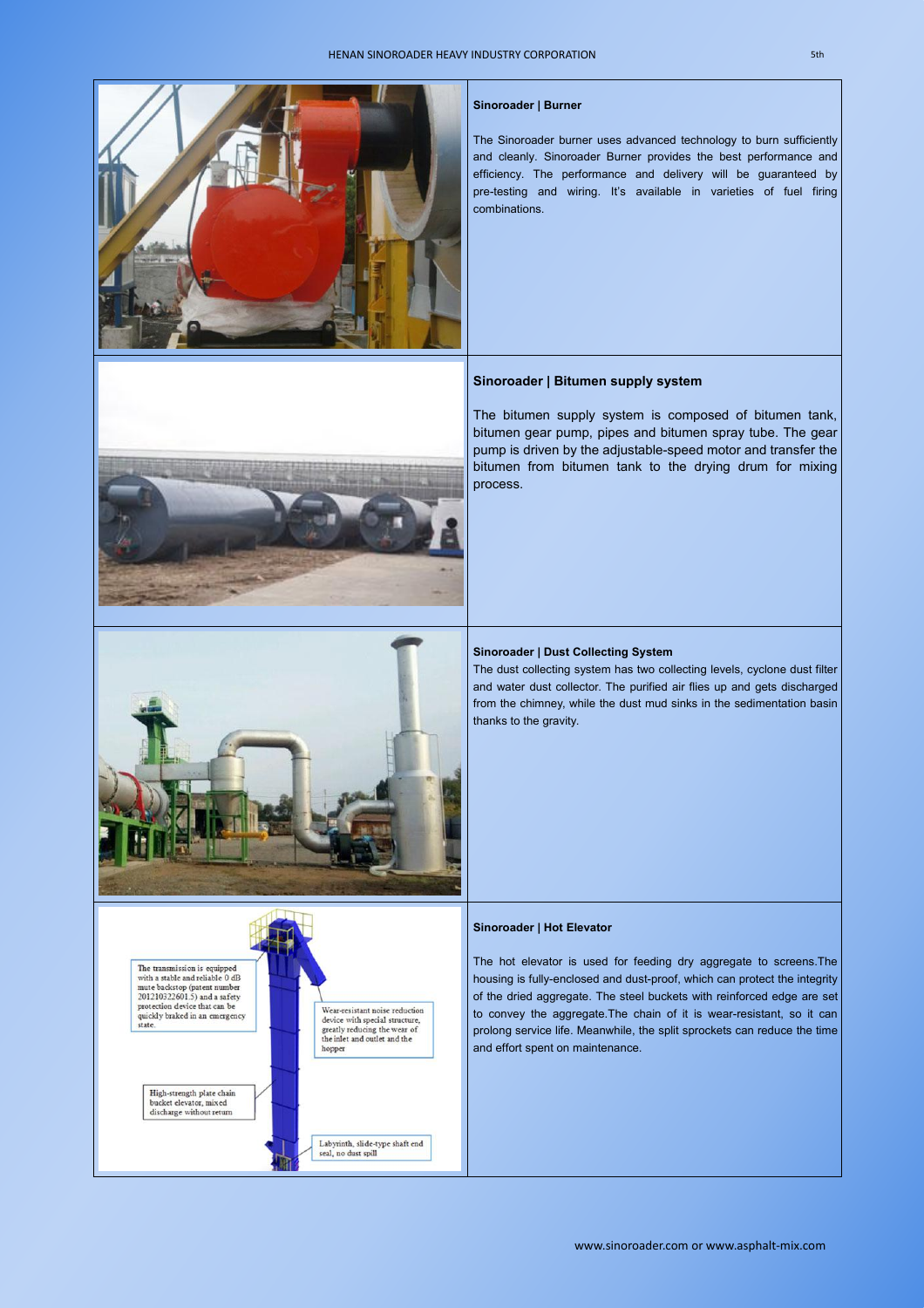

| Drum Mix Asphalt Plant                          | <b>Asphalt Batch Plant</b>                         |
|-------------------------------------------------|----------------------------------------------------|
| No intermittence during the production.         | Batch mixing way.                                  |
| Dryingand mixing in the same dryer mixing drum. | Drying in the dryer drum, mixing in asphalt mixer. |
| Heating aggregate at the head of dryer drum.    | Heating aggregate at the bottom of dryer drum.     |
| Hot aggregate needn't be weighed twice time.    | Hot aggregate will be weighed again in mixing      |
|                                                 | tower.                                             |

2. The burning area of our dry drum adopts anti-weary and anti-materials to prolong service life. The drying mixer drum has reasonable structure to ensure high thermal efficiency and avoid heat loss.

1. Our asphalt drum mix plant has various models with large production capacity ranging 20~80 t/h.

We adopt fully automatic control system, reliable and convenient to operate. The visual feedback for all mixing processes of the entire batch tower will be displayed on the main batch screen. All plant controls are mounted on a centralized panel inside the control house. All of the plant's motors and switches are pre-wired and factory-tested. Quick-plug connectors aid in rapid plant setup.

3. The mineral filler has arch broken device to avoid powder congestion. The old and new powder is

weighed with superposition method in proportion. The recycled powder from dust collector can improve

material availability and reduce environment pollution.

4. Our drum mix plant has modular design, which has quick installation and convenient transportation.

5. The conduction oil system adopts international famous brand burner to guarantee accurate asphalt

# **Sinoroader | Control System**

# **Drum Plant vs Asphalt Batch Plant**

# **Reasons of Selecting Our Asphalt Drum Mix Plant**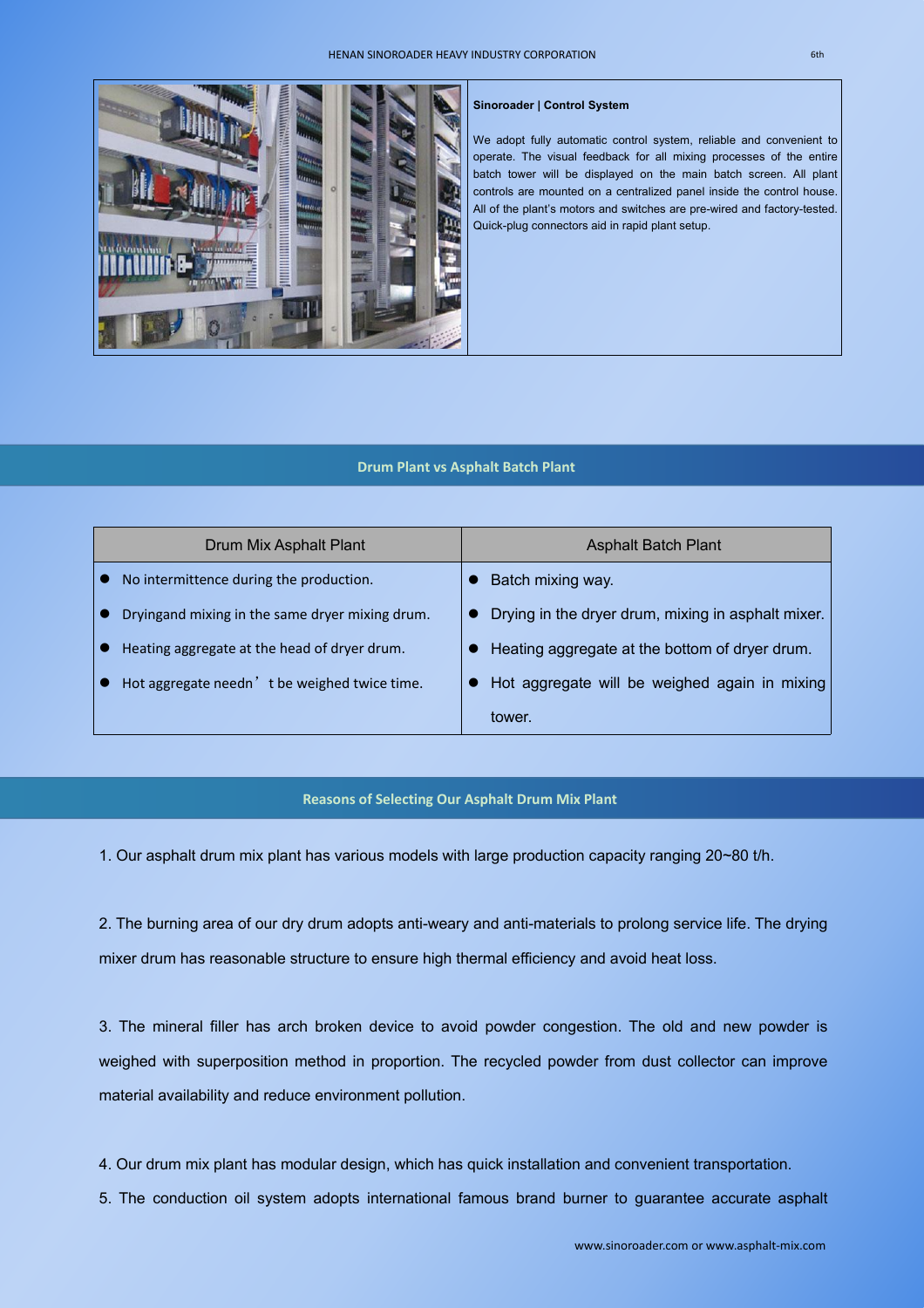Charging conveyor plays an important role in the asphalt plant process because it not only transfers the

heating temperature.

Asphalt drum mix plant process starts with the feeding of cold aggregates into feed bins. The equipment is usually equipped with three or four bin feeders (or more) and aggregates are loaded into different bins as per their sizes. This is done so that different sized aggregates can be graded as per the requirement. Each bin is provided with separate adjustable gates for controlling the flow of material. There is a long conveyor belt below the bins which takes the aggregates to the scalping screen.

The next part is the screening process. Here is a single deck vibrating screen which removes the oversized aggregates thus preventing them from entering the drum.

cold aggregates from below the screen to the drum but also does the weighing of the aggregates. This

conveyor is equipped with a load cell which continuously weighs the aggregates and sends signal to the control panel.

Drying and mixing drum is responsible for two operations first drying and then mixing. This drum is

**The Working Principle of Continuous Asphalt Mixing Plant**

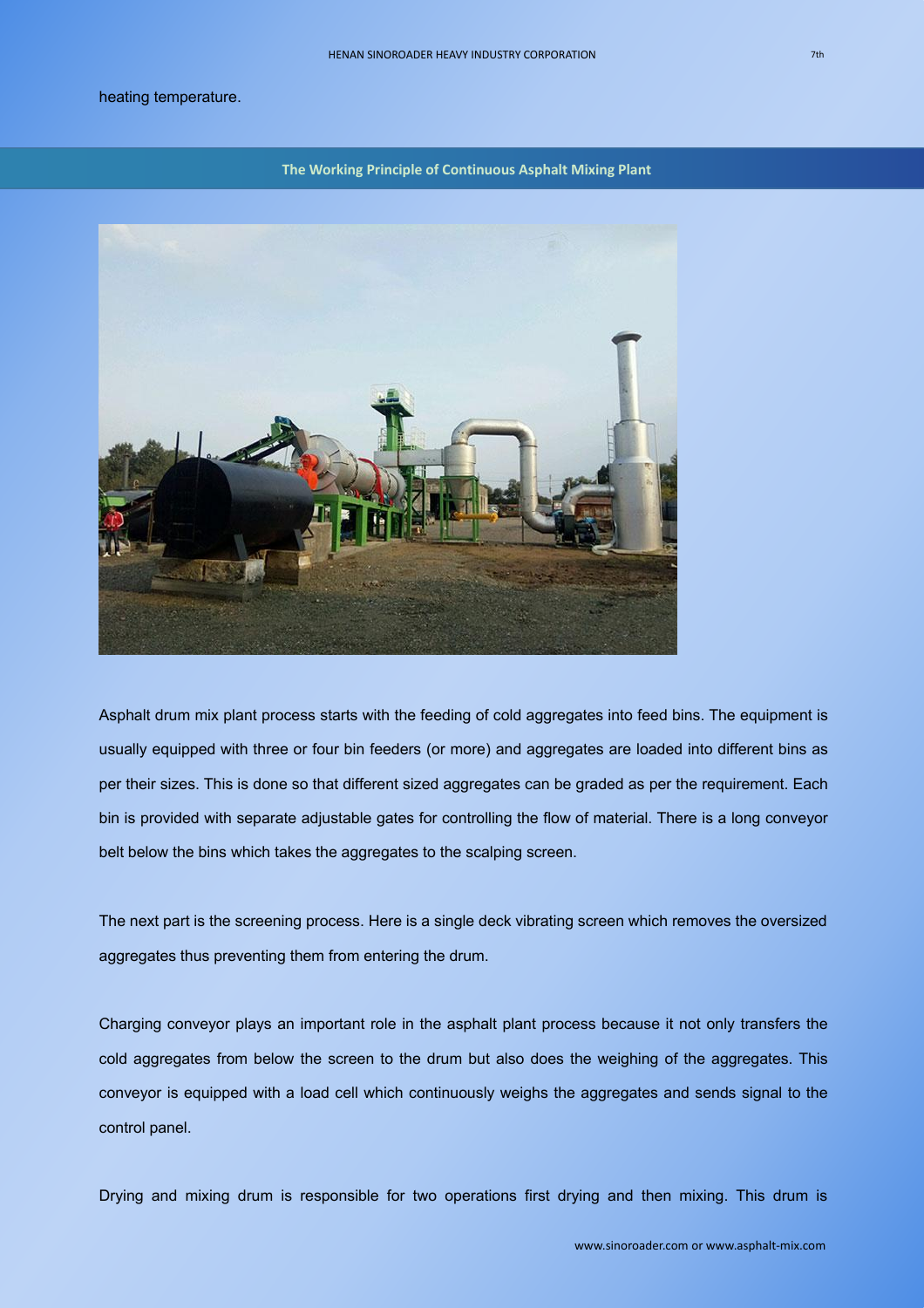continuously rotating and in the course of the rotation, aggregates are transferred from one end to the other. The aggregates are treated to heat by the burner flame to reduce the moisture content in the aggregates. When we talk about the process in a parallel flow plant, the aggregates move away from the burner flame and in the counter flow plant, the aggregates move towards the burner flame. On the otherend of the drum, the heated aggregates are mixed with bitumen and minerals. The drum plays an important role in the drum mix plant process.

Fuel tank for drying drum burner stores and provides fuel to the drum burner. Apart from that, the critical component includes asphalt storage tanks which store, heat and also pump required asphalt to the drying drum for mixing with the hot aggregates. Filler silos are for addition for optional filler / binder material into the mixer.

Load out conveyor collects the ready hot mix asphalt from below the drum and takes it to the waiting truck or into the storage silo. Optional storage silo stores the HMA till the truck arrives.

Pollution control devices play an important part in the process. They help to eliminate the harmful gases that may have escaped the environment. Primary dust collector is a dry dust collector and it works in sync with secondary dust collector which can be a bag filter or a wet dust scrubber.

Control panel with today's machines comes with modern and sophisticated controls. They allow storage of different mix recipes as per customer's demand. Plant can be controlled from a single place from the control panel.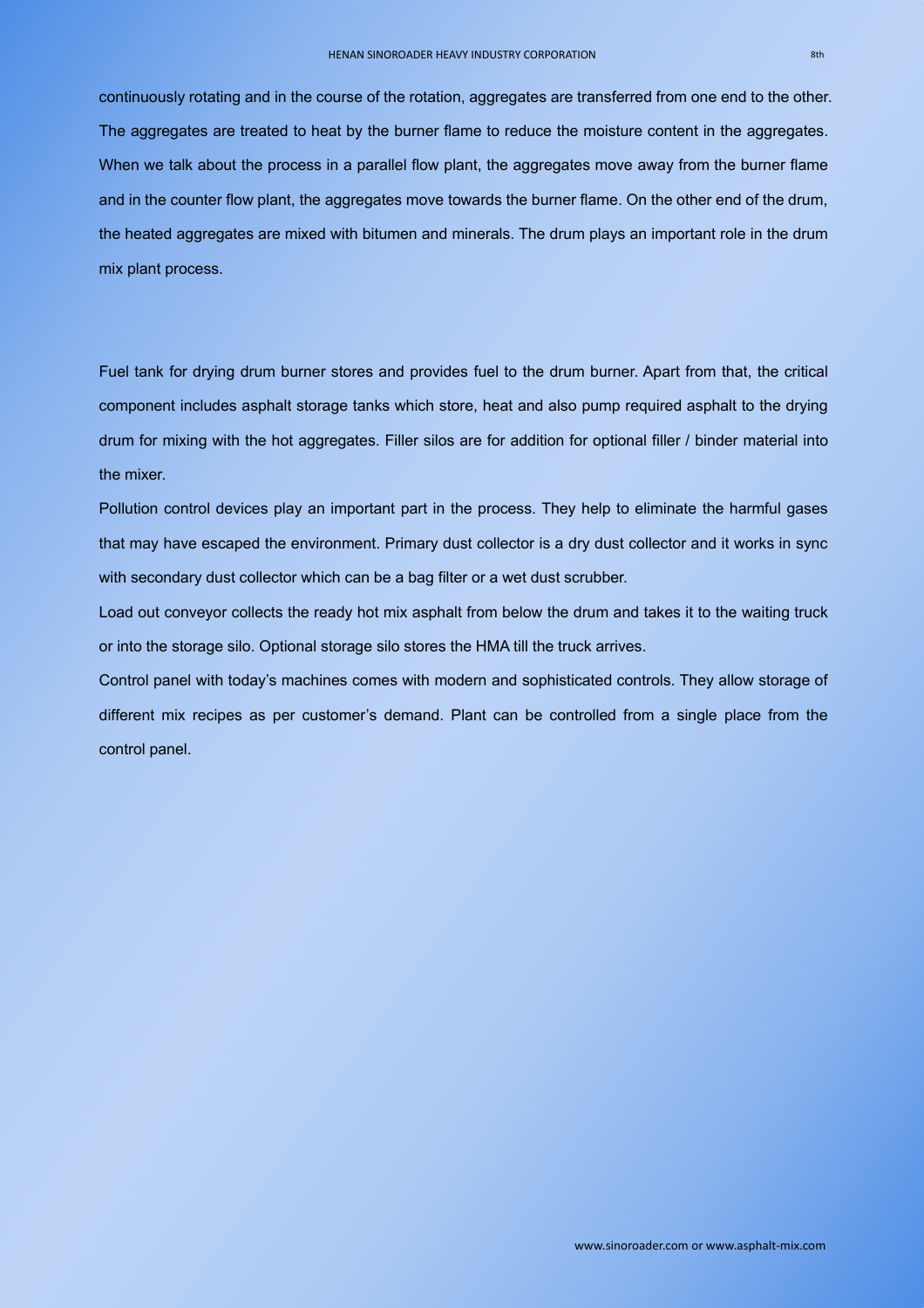**D40,D60** Continuous Drum Asphalt Mixing Plant Technical Parameters

[www.sinoroader.com](http://www.sinoroader.com) or www.asphalt-mix.com

| <b>Model</b>          |                                |          | <b>D40</b>                                     | <b>D60</b>     |
|-----------------------|--------------------------------|----------|------------------------------------------------|----------------|
| <b>Main Parameter</b> | Rated Capacity (t/h)           |          | 40                                             | 60             |
|                       | <b>Installation Power</b>      |          | <b>80kW</b>                                    | <b>120kW</b>   |
|                       | Working Noise (dB)             |          | $\leq 70$                                      |                |
|                       | Voltage                        |          | 220V/380V-50Hz (adjustable)                    |                |
| <b>Raw Material</b>   | Aggregate Size (mm)            |          | $\leq$ 25                                      |                |
|                       | Aggregate Gravity (kg/m3)      |          | ≥1600                                          |                |
|                       | Aggregate Moisture             |          | $≤5\%$                                         |                |
| <b>Cold Feeder</b>    | Cold Bin (m3)                  |          | $4m3 \times 3$                                 | $4m3 \times 4$ |
|                       | Feeding Belt Adjustment Mode   |          | Variable Frequency Drive                       |                |
|                       | <b>Weighing System</b>         | Method   | <b>Belt Weigher</b>                            |                |
|                       |                                | Accuracy | ±1%                                            |                |
|                       | <b>Mixing Type</b>             |          | Continuous                                     |                |
| <b>Drying System</b>  | Drying & Mixing Drum (mm)      |          | Φ1200X5200                                     | Φ1500X6500     |
|                       | Fuel                           |          | Diesel, Heavy Oil, Fuel Oil, Natural Gas, Coal |                |
|                       |                                | Coal     | 10~13kg/h                                      |                |
|                       | Burner consumption             | Oil      | $6 - 7$ kg/t                                   |                |
|                       |                                | Gas      | $6 - 7$ kg/t                                   |                |
|                       | Hot Aggregate Temperature      |          | ≤160℃                                          |                |
|                       | <b>Hot Asphalt Temperature</b> |          | 130~165℃ (±5℃)                                 |                |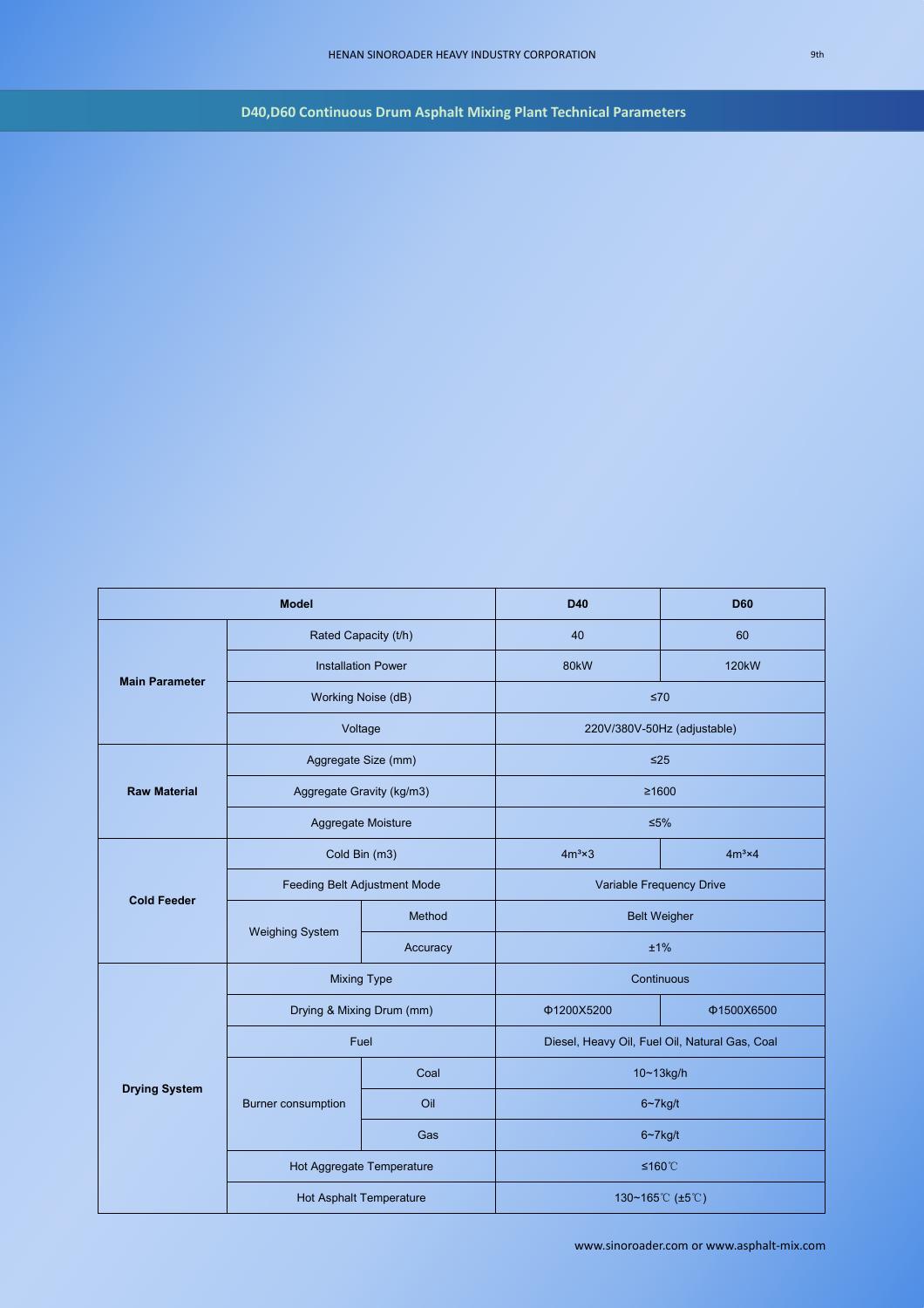## HENAN SINOROADER HEAVY INDUSTRY CORPORATION

[www.sinoroader.com](http://www.sinoroader.com) or www.asphalt-mix.com

| <b>Dust Collection</b>                 | Avail. Type              | Cylone Collector/Volute Casing Collector, Baghouse Dust<br><b>Collector/Water Scrubber</b> |       |  |
|----------------------------------------|--------------------------|--------------------------------------------------------------------------------------------|-------|--|
| <b>System</b>                          | <b>Air Emissions</b>     | $\leq 100$ mg/Nm3                                                                          |       |  |
| <b>Bitumen Supply</b><br><b>System</b> | Bitumen Tank (m3)        | 1x30                                                                                       | 1x30  |  |
|                                        | <b>Heating Method</b>    | <b>Electrical Heating/Thermal Oil Heating</b>                                              |       |  |
|                                        | <b>Weighing Method</b>   | <b>Flow Weigher</b>                                                                        |       |  |
|                                        | <b>Weighing Accuracy</b> | ±0.5%                                                                                      |       |  |
| <b>Control System</b>                  | <b>Operation Mode</b>    | <b>Full Auto/Manual</b>                                                                    |       |  |
| <b>Covering Area</b>                   | $L \times W$ (m)         | 30x16                                                                                      | 33x20 |  |